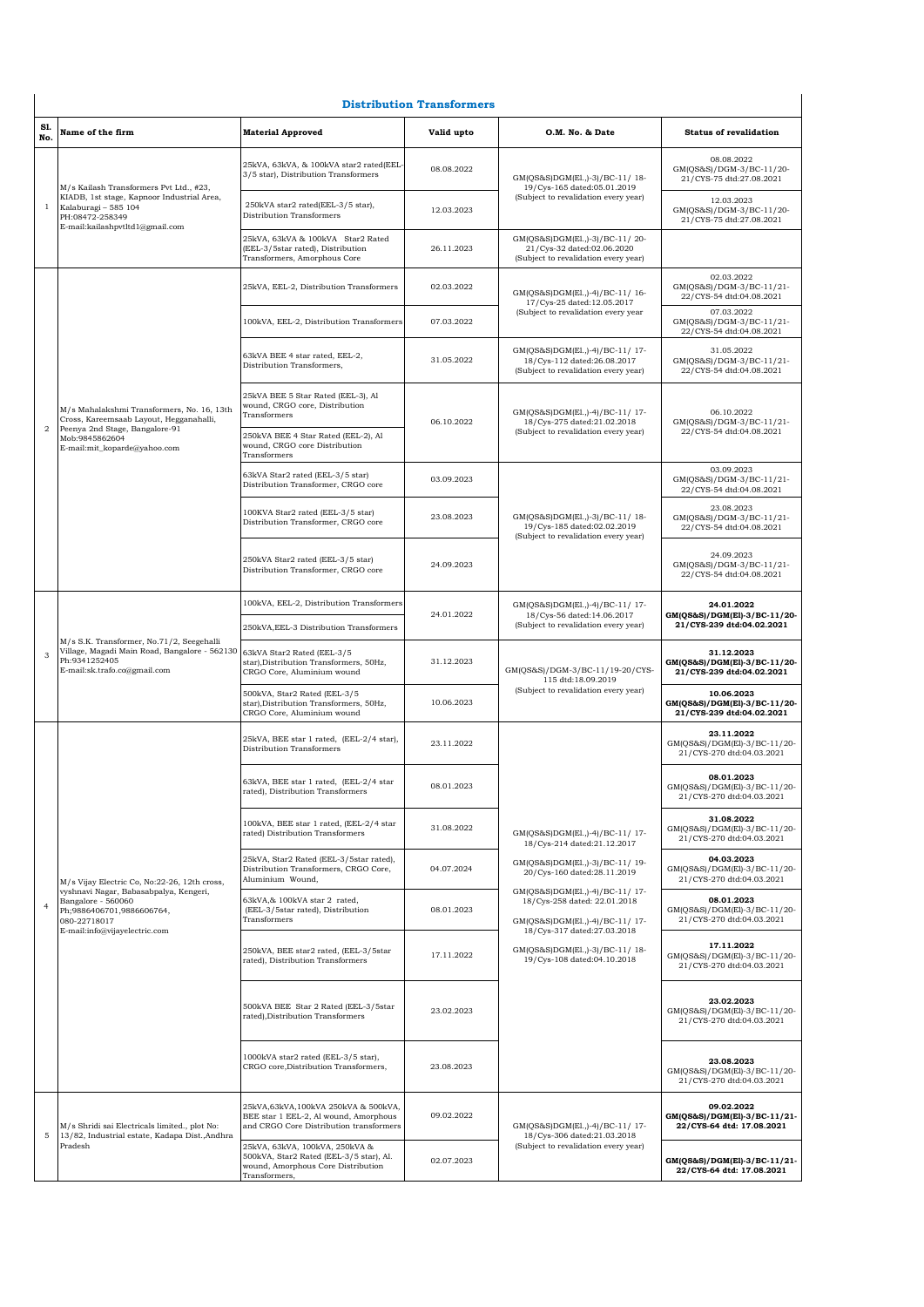|    | M/s Raikar Electric Company,<br>No:20, Raghavendra Industrial Estate,                                                                                                                         | 25kVA, 63kVA & 100kVA BEE star 1 rated<br>EEL-2 Distribution Transformers                                             | 20.03.2023 | GM(QS&S)DGM(El.,)-4)/BC-11/17-<br>18/Cys-315 dated:27.03.2018<br>(Subject to revalidation every year) | 20.03.2023<br>GM(QS&S)/AE/BC-11/21-22/Cys-<br>141 dated:27.12.2021           |
|----|-----------------------------------------------------------------------------------------------------------------------------------------------------------------------------------------------|-----------------------------------------------------------------------------------------------------------------------|------------|-------------------------------------------------------------------------------------------------------|------------------------------------------------------------------------------|
| 6  | Thigalarpalya Main Road, Near peenya 2nd<br>stage,<br>Bangalore - 560058.<br>Ph No: 9845169654, 9535256093.<br>E-mail:raikar.blr2000@gmail.com                                                | 63kVA & 100kVA Star2 Rated (EEL-3/5<br>star rated) Al wound, CRGO core,<br>Distribution Transformers                  | 12.03.2024 | GM(QS&S)/AE/BC-11/21-22/Cys-141                                                                       |                                                                              |
|    |                                                                                                                                                                                               | 250kVA & 500kVA Star2 Rated (EEL-3/5<br>star rated) Al wound, CRGO core,<br>Distribution Transformers                 | 23.06.2025 | dated:27.12.2021<br>(Subject to revalidation once in 2 years)                                         |                                                                              |
|    |                                                                                                                                                                                               | 100kVA & 500kVA star2 rated (EEL-<br>3/5star) Distribution Transformer                                                | 04.09.2023 | GM(QS&S)DGM(El.,)-3)/BC-11/18-<br>19/Cys-214 dated:20.03.2019<br>(Subject to revalidation every year) |                                                                              |
|    |                                                                                                                                                                                               | 25kVA star1 rated (EEL-2/4 star), CRGO<br>core, Distribution Transformers,                                            | 13.04.2022 |                                                                                                       |                                                                              |
|    | M/s Vijay Electricals, No: 9, Byraveshwara<br>Industrial Estate, Andrahalli Main Road, Near<br>Peenya 2nd Stage, Bangalore-560091                                                             | 63kVA star1 rated (EEL-2/4 star), CRGO<br>core, Distribution Transformers                                             | 30.04.2022 |                                                                                                       |                                                                              |
| 7  | Mob: 9035620230,9986395630<br>Email: v-electricals@yahoo.in/<br>marketing@vetransformers.com.                                                                                                 | 250kVA star1 rated (EEL-2/4 star), CRGO<br>core, Distribution Transformers,                                           | 07.05.2022 | GM(QS&S)DGM(El.,)-3)/BC-11/18-                                                                        | 29.06.2021<br>GM(QS&S)DGM(El.,)-3)/BC-11/20-                                 |
|    |                                                                                                                                                                                               | 25kVA star2 rated (EEL-3/5 star), CRGO<br>core, Distribution Transformers                                             | 13.04.2022 | 19/Cys-89 dated:08.08.2018<br>(Subject to revalidation every year)                                    | 21/Cys-58 dated:10.07.2020                                                   |
|    |                                                                                                                                                                                               | 63kVA star2 rated (EEL-3/5 star), CRGO<br>core, Distribution Transformers                                             | 30.04.2022 |                                                                                                       |                                                                              |
|    |                                                                                                                                                                                               | 250kVA star2 rated (EEL-3/5 star),<br>CRGO core, Distribution Transformers                                            | 07.05.2022 |                                                                                                       |                                                                              |
|    |                                                                                                                                                                                               | 25kVA star1 rated (EEL-2/4 star),<br>Distribution Transformers                                                        | 03.09.2023 | GM(QS&S)DGM(El.,)-3)/BC-11/18-                                                                        | 03.09.2023<br>GM(QS&S)DGM(El.,)-3)/BC-11/20-<br>21/Cys-294 dated:31.03.2021  |
|    | M/s Perfect Electricals,<br>Plot No: 152,<br>Sompura 1st stage, KIADB,<br>Near Dabaspete,<br>Nelamangala Taluk,<br>Bangalore - 562111.<br>Ph No:9845062309.<br>E-mail: perfectswamy@yahoo.com | 63kVA & 100kVA star1 rated(EEL-2/4<br>star), Distribution Transformers                                                | 05.11.2023 | 19/Cys-164 dated:01.01.2019<br>(Subject to revalidation every year)                                   | 05.11.2023<br>GM(QS&S)DGM(E1.,)-3)/BC-11/20-<br>21/Cys-294 dated:31.03.2021  |
|    |                                                                                                                                                                                               | 500kVA Star2 Rated(EEL-3/5star rated),<br>Distribution Transformers, 50Hz, CRGO<br>Core, Aluminium Wound              | 26.12.2024 | GM(QS&S)DGM(El.,)-3)/BC-11/ 19-20<br>/Cys-221 dated:10.03.2020                                        | 30.03.2023<br>GM(QS&S)DGM(El.,)-3)/BC-11/20-<br>21/Cys-294 dated:31.03.2021  |
| 8  |                                                                                                                                                                                               | 25kVA Star2 Rated(EEL-3/5star rated),<br>50Hz, CRGO Core, Aluminium Wound,<br>ONAN Cooled Distribution Transformers,  | 23.11.2025 | GM(QS&S)/AE/BC-11/21-22/Cys-133<br>dated:10.12.2021<br>(Subject to first revalidation dated before:   |                                                                              |
|    |                                                                                                                                                                                               | 63kVA Star2 Rated(EEL-3/5star rated),<br>50Hz, CRGO Core, Aluminium Wound,<br>ONAN Cooled, Distribution Transformers  |            | 10.12.2022 and then it will be revalidated<br>once in 2 years)                                        |                                                                              |
|    |                                                                                                                                                                                               | 100kVA Star2 Rated(EEL-3/5star rated),<br>50Hz, CRGO Core, Aluminium Wound,<br>ONAN Cooled, Distribution Transformers | 14.08.2026 | GM(QS&S)/AE/BC-11/21-22/Cys-133<br>dated:10.12.2021<br>(Subject to first revalidation dated before:   |                                                                              |
|    |                                                                                                                                                                                               | 250kVA Star2 Rated(EEL-3/5star rated),<br>50Hz, CRGO Core, Aluminium Wound,<br>ONAN Cooled, Distribution Transformers |            | 10.12.2022 and then it will be revalidated<br>once in 2 years)                                        |                                                                              |
|    | M/s Primetech Transformers, Kuthanur                                                                                                                                                          | 25kVA & 63kVA star1 rated (EEL-2/4<br>star), CRGO Core Distribution<br>Transformers                                   | 14.08.2023 |                                                                                                       | 16.04.2021                                                                   |
| 9  | Village, Calicut Road, Gundulpet Taluk,<br>Gundlupet - 5711111, Chamarajnagar<br>(Ph No:9242783800)<br>(E-mail:roopacorporation@yahoo.com)                                                    | 100kVA star1 rated(EEL-2/4 star), CRGO<br>core Distribution Transformers                                              | 06.03.2023 | GM(QS&S)DGM(El.,)-3)/BC-11/18-<br>19/Cys-173 dated:19.01.2019                                         | GM(QS&S)DGM(El.,)-3)/BC-11/20-<br>21/Cys-27 dated:29.05.2020                 |
| 10 | M/s Vijay Power control systems, B-65 & P-16,<br>3 <sup>rd</sup> cross, 3 <sup>rd</sup> stage Peenya industrial Estate,                                                                       | 63kVA, 100kVA & 250kVA star2 rated<br>(EEL-3/5star rated), Distribution<br>Transformers, CRGO Core                    | 16.08.2023 | GM(QS&S)DGM(El.,)-3)/BC-11/18-                                                                        |                                                                              |
|    | Bangalore-560 058<br>Ph:info@vijaytransformers.com                                                                                                                                            | 500kVA star2 rated (EEL-3/5star<br>rated), Distribution Transformers, CRGO<br>Core,                                   | 20.12.2023 | 19/Cys-189 dated:11.02.2019<br>(Subject to revalidation every year)                                   |                                                                              |
|    |                                                                                                                                                                                               | 25kVA BEE Star1 Rated (EEL-<br>2/4star), Distribution Transformers                                                    | 10.06.2022 |                                                                                                       | 10.06.2022<br>GM(QS&S)DGM(E1.,)-3)/BC-11/20-<br>21/Cys-292 dated: 29.03.2021 |
| 11 | M/s Macro Power Controls., No: 24, 2nd cross,<br>Kadabagere cross, Magadi Main Road, Behind<br>SBM, Bangalore-560091<br>Mob No:<br>8792708263 / 8792708264 & 8792708267                       | 63kVA BEE Star1 Rated (EEL-<br>2/4star), Distribution Transformers                                                    | 28.09.2023 | GM(QS&S)DGM(El.,)-3)/BC-11/18-<br>19/Cys-181 dated:21.01.2019                                         | 28.09.2023<br>GM(QS&S)DGM(El.,)-3)/BC-11/20-<br>21/Cys-292 dated: 29.03.2021 |
|    |                                                                                                                                                                                               | 100kVA BEE Star1 Rated (EEL-<br>2/4star), Distribution Transformers                                                   | 25.09.2023 |                                                                                                       | 25.09.2023<br>GM(QS&S)DGM(E1.,)-3)/BC-11/20-<br>21/Cys-292 dated: 29.03.2021 |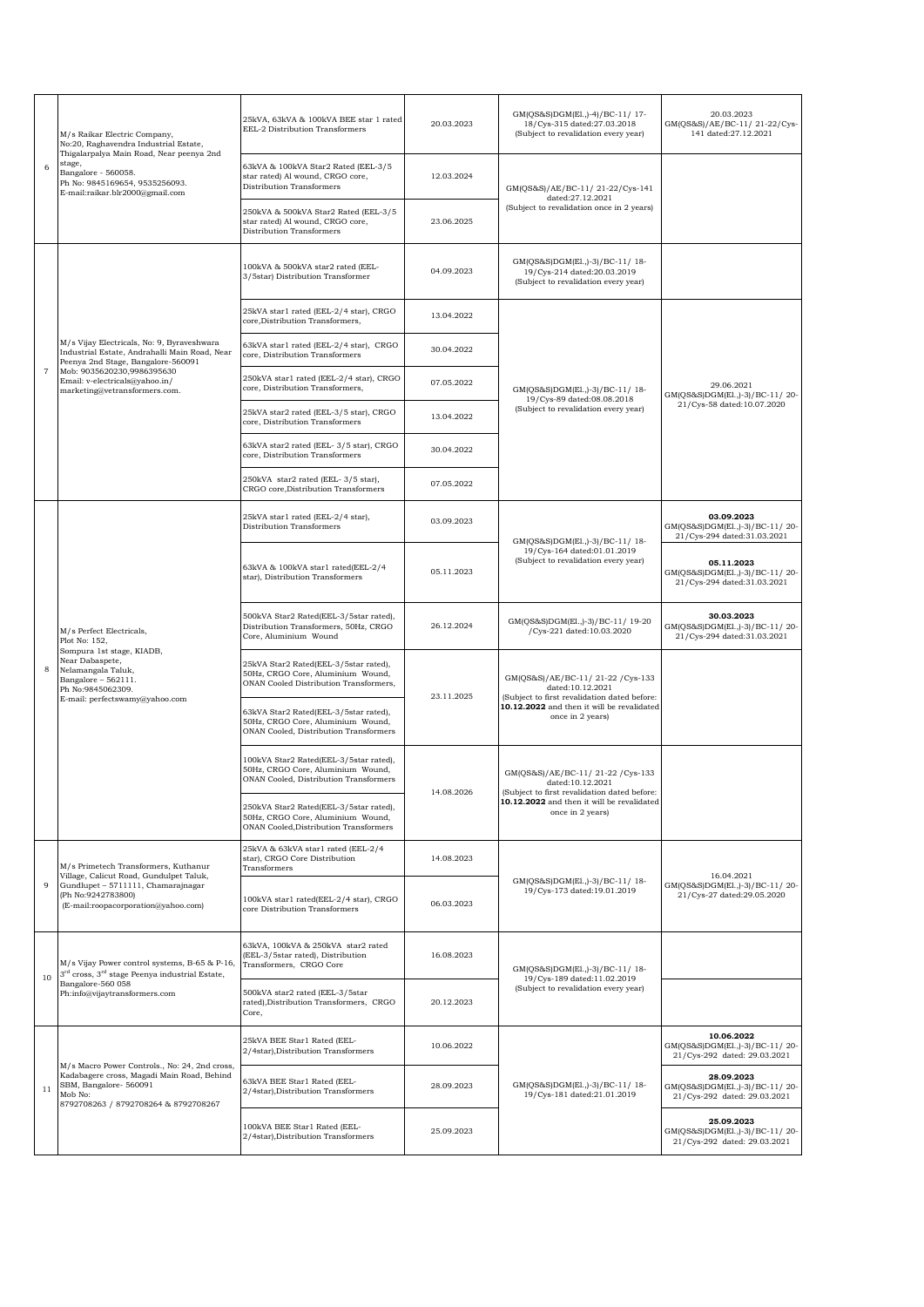| 12 | M/s Maruthi Electrical & Engineering Works,<br>Plot No:5, Near Jnana Bharathi School,<br>Holalkere Road, Chitradurga - 577501<br>Contact No: 8277291999/9448169800<br>E-mail: meewtransformers@gmail.com                                                               | 25kVA, 63kVA, and 100kVA BEE star1<br>rated(4star/EEL-2) Distribution<br>Transformers, CRGO Core                     | 23.04.2023 | GM(QS&S)DGM(El.,)-3)/BC-11/18-<br>19/Cys-191 dated:12.02.2019<br>(Subject to revalidation every year)       | 23.04.2023<br>GM(QS&S)/DGM-3/BC-11/21-<br>22/CYS-59 dtd:09.08.2021                    |  |
|----|------------------------------------------------------------------------------------------------------------------------------------------------------------------------------------------------------------------------------------------------------------------------|----------------------------------------------------------------------------------------------------------------------|------------|-------------------------------------------------------------------------------------------------------------|---------------------------------------------------------------------------------------|--|
| 13 | M/s Vignesh Vidyuth controls,<br>No. 55, 17th Cross (Old 30th Cross),<br>Doddanna Industrial Estate,<br>Peenya 2nd Stage, Bangalore-91<br>Contact No: 9845134612/9886634612                                                                                            | 25kVA, BEE star1 rated (4star/EEL-2)<br>Distribution Transformers, 50Hz, CRGO<br>Core                                | 05.11.2023 | GM(QS&S)DGM(El.,)-3)/BC-11/18-<br>19/Cys-205 dated:05.03.2019<br>(Subject to revalidation every year)       |                                                                                       |  |
|    | E-mail: vigneshvidyuth@rediffmail.com                                                                                                                                                                                                                                  | 250kVA & 500kVA, Star2 Rated (EEL-<br>3/5star rated), Distribution Transformers,<br>50Hz, CRGO Core, Aluminium Wound | 09.07.2025 | GM(QS&S)DGM(El.,)-3)/BC-11/20-<br>21/Cys-164 dated:09.11.2020<br>(Subject to revalidation once in 2 yeras)  |                                                                                       |  |
|    |                                                                                                                                                                                                                                                                        | 100kVA, 250kVA & 500kVA star2 rated<br>(EEL-3/5star) Distribution Transformers,<br>50Hz, CRGO Core,                  |            | GM(QS&S)DGM(El.,)-3)/BC-11/19-                                                                              | 10.12.2023                                                                            |  |
| 14 | M/s Viji Power Transformers Pvt Ltd., Sy No.<br>137/3, Dasanapura Hobli, Magadi main road,<br>Kadabagere post, Bangalore-562130<br>(Ph No: 9900111089)<br>(E-mail: vijitechdinakar10@yahoo.co.in,<br>md@vijigroup.com).                                                | 100kVA star2 rated(EEL-3/5<br>star)Distribution Transformers, 50Hz,<br>Amorphous Core                                | 10.12.2023 | 20/Cys-47 dated:15.06.2019<br>(Subject to revalidation every year)                                          | BESCOM/GM(QS&S)DGM<br>(El., )-3) / BC-11/21-22/ Cys-10<br>dated:27.04.2021            |  |
|    |                                                                                                                                                                                                                                                                        | 25kVA, 63kVA, 100kVA& 250kVA, Star1<br>Rated (EEL-2), CRGO core, Distribution<br>Transformers.                       | 28.03.2022 | BESCOM/GM(QS&S)DGM(El.,)-4)/BC-<br>11/16-17/Cys-20 dated:04.05.2017<br>(Subject to revalidation every year) | 28.03.2022<br>BESCOM/GM(QS&S)DGM<br>(El., )-3)/BC-11/21-22/Cys-10<br>dated:27.04.2021 |  |
|    | M/s National Transcare                                                                                                                                                                                                                                                 | 25kVA, star1 rated (EEL-2/4star)<br>Distribution Transformers, CRGO Core                                             | 12.11.2023 |                                                                                                             |                                                                                       |  |
| 15 | Sy No:17/4, Opp Agriculture University,<br>Lingasugur Road,<br>Raichur - 584101                                                                                                                                                                                        | 63kVA, star1 rated (EEL-2/4star)<br>Distribution Transformers, CRGO Core                                             |            | GM(QS&S)DGM(El.,)-3)/BC-11/19-<br>20/Cys-48 dated:18.06.2019                                                |                                                                                       |  |
|    | Contact No:9845244968/7795228032<br>E-mail:ntcrcr@rediffmail.com<br>ntcrcr@yahoo.com                                                                                                                                                                                   | 100kVA, star1 rated (EEL-2/4star)<br>Distribution Transformers, CRGO Core                                            | 05.07.2023 | (Subject to revalidation every year)                                                                        |                                                                                       |  |
|    | M/s V.T. Switchgears and Transformers, No:33<br>3rd Phase,                                                                                                                                                                                                             | 100kVA star2 rated (EEL-3/5star rated),<br>Distribution Transformers, 50Hz, CRGO<br>Core                             | 30.11.2023 |                                                                                                             |                                                                                       |  |
| 16 | 4th Main, Peenya Industrial Area, Bangalore -<br>560058<br>Ph no:91-80-28392235/35,<br>9844028978, 9986523600<br>E-mail:vtsbg@gmail.com, city@vtst.in                                                                                                                  | 250kVA star2 rated (EEL-3/5star rated),<br>Distribution Transformers, 50Hz, CRGO<br>Core                             |            | GM(QS&S)DGM(El.,)-3)/BC-11/19-<br>20/Cys-51 dated:21.06.2019<br>(Subject to revalidation every year)        |                                                                                       |  |
|    |                                                                                                                                                                                                                                                                        | 500kVA star2 rated (EEL-3/5star rated),<br>Distribution Transformers, 50Hz, CRGO<br>Core                             | 14.03.2024 |                                                                                                             |                                                                                       |  |
|    | M/s Chetan Electric Private Limited,<br>No:32-B, Veerasandra, KIADB Industrial Area,<br>Anekal Taluk, Electronic City Post, Bangalore -<br>560100<br>Mob:080-25536439<br>Email:chetanelectric@hotmail.com,<br>chetanelectric@yahoo.com &<br>chetanelectric10@gmail.com | 25kVA Star1/Star2 Rated (EEL-2/EEL-3),<br>Distribution Transformers, 50Hz, CRGO<br>Core                              | 08.06.2024 |                                                                                                             |                                                                                       |  |
|    |                                                                                                                                                                                                                                                                        | 63kVA Star1/Star2 Rated (EEL-2/EEL-3),<br>Distribution Transformers, 50Hz, CRGO<br>Core                              |            |                                                                                                             |                                                                                       |  |
| 17 |                                                                                                                                                                                                                                                                        | 100kVA Star1/Star2 Rated (EEL-2/EEL-3)<br>Distribution Transformers, 50Hz, CRGO<br>Core                              |            | GM(QS&S)DGM(El.,)-3)/BC-11/19-<br>20/Cys-52 dated:21.06.2019<br>(Subject to revalidation every year)        |                                                                                       |  |
|    |                                                                                                                                                                                                                                                                        | 250kVA Star1/Star2 Rated (EEL-2/EEL-<br>3), Distribution Transformers, 50Hz,<br>CRGO Core                            | 29.05.2024 |                                                                                                             |                                                                                       |  |
|    |                                                                                                                                                                                                                                                                        | 500kVA Star1/Star2 Rated (EEL-2/EEL-<br>3), Distribution Transformers, 50Hz,<br>CRGO Core                            | 04.03.2024 |                                                                                                             |                                                                                       |  |
| 18 | M/s Cauvery Power Control,<br>Sy No: 31/2, Chennaih Badavane,<br>Annibesent School Road,<br>Gollarahatti, Magadi Main Road,                                                                                                                                            | 25kVA/63kVA/100kVA, Star1 Rated (EEL<br>2/4 star), Distribution Transformers                                         | 24.12.2023 | GM(QS&S)DGM(El.,)-3)/BC-11/19-<br>20/Cys-58 dated:06.07.2019                                                | 24.12.2023<br>GM(QS&S)/DGM-3/BC-11/21-                                                |  |
|    | Vishwaneedam Post,<br>Bangalore - 560091<br>Contact No:9880922686/9741122686<br>E-mail:cauverypower@gmail.com                                                                                                                                                          | 63kVA/100kVA, Star2 Rated (EEL-3/5<br>star), Distribution Transformers,                                              | 24.12.2023 | (Subject to revalidation every year)                                                                        | 22/CYS-55 dtd:05.08.2021                                                              |  |
| 19 | M/s Venkat Switchgears,<br>No:150, 10th Main, 3rd Phase,<br>Peenya Industrial Area,<br>Bangalore - 560058<br>(Ph No:080 23722274)<br>(E-mail:<br>lakshmipathiad @venkatswitchgears.com)                                                                                | 250kVA, Star2 Rated(EEL-3/5star rated),<br>Distribution Transformers                                                 | 01.04.2024 | GM(OS&S)DGM(El.,)-3)/BC-11/19-<br>20/Cys-62 dated:10.07.2019<br>(Subject to revalidation every year)        |                                                                                       |  |
|    | M/s EL-TRA Equipment Company(I) Pvt Ltd,<br>11th Mile, NH-4, Old Madras Road, Avalahalli,<br>Virognagar P.O, Bangalore- 560049                                                                                                                                         | 100kVA Star2 Rated(EEL-3/5star rated),<br>Distribution Transformers                                                  | 13.12.2023 | GM(QS&S)DGM(El.,)-3)/BC-11/19-                                                                              | 13.12.2023<br>GM(QS&S)/DGM-3/BC-11/20-<br>21/CYS-110 dtd:08.11.2021                   |  |
| 20 | (Ph No:080 28472790/28472229)<br>(E-mail:<br>Eltra5@rediffmail.com, eltra2012@gmail.com)                                                                                                                                                                               | 250kVA & 500kVA Star2 Rated<br>(EEL-<br>3/5star rated), Distribution Transformers                                    | 10.04.2024 | 20/Cys-72 dated:23.07.2019<br>(Subject to revalidation every year)                                          | 10.04.2024<br>GM(QS&S)/DGM-3/BC-11/20-<br>21/CYS-110 dtd:08.11.2021                   |  |
|    |                                                                                                                                                                                                                                                                        | 25kVA & 63kVA BEE Star1 Rated (EEL-<br>2/4star), Distribution Transformers                                           | 15.05.2022 | GM(QS&S)DGM(El.,)-3)/BC-11/19-                                                                              | 15.05.2022<br>GM(QS&S)/DGM-3/BC-11/2021-<br>22/CYS-96 dtd:04.10.2021                  |  |
|    | M/s Amar Industries,<br>Plot No: #R9 TO R12, KSSIDC Industrial                                                                                                                                                                                                         | 100kVA BEE Star1 Rated (EEL-<br>2/4star), Distribution Transformers                                                  | 29.11.2023 | 20/Cys-76 dated:24.07.2019<br>(Subject to revalidation every year)                                          | 29.11.2023<br>GM(QS&S)/DGM-3/BC-11/2021-<br>22/CYS-96 dtd:04.10.2021                  |  |
|    |                                                                                                                                                                                                                                                                        |                                                                                                                      |            |                                                                                                             |                                                                                       |  |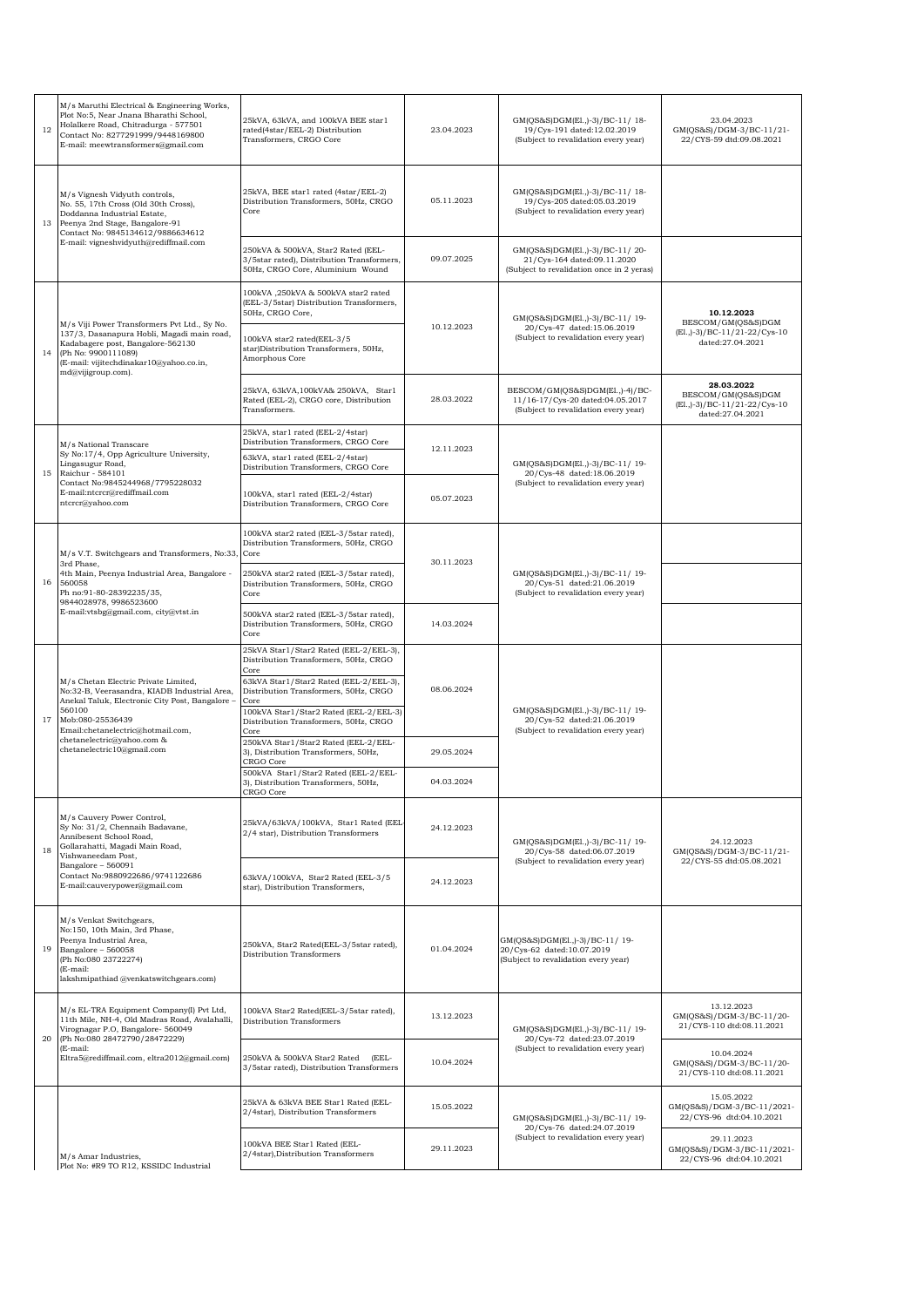| 21 | Estate, Hosahalli Camp(E.J), Sindhanur-584<br>128, Raichur<br>Mob No:<br>9538361911,9739384442, 9742243677                                                                                                                                                    | 25kVA, Star2 rated (EEL-3/5star) CRGO<br>core, Aluminium wound, Distribution<br>Transformer                                                                                                                                                                        |            |                                                                                                         |                                                                                 |
|----|---------------------------------------------------------------------------------------------------------------------------------------------------------------------------------------------------------------------------------------------------------------|--------------------------------------------------------------------------------------------------------------------------------------------------------------------------------------------------------------------------------------------------------------------|------------|---------------------------------------------------------------------------------------------------------|---------------------------------------------------------------------------------|
|    | E-mail:aisnd2015@gmail.com                                                                                                                                                                                                                                    | 63kVA, Star2 rated (EEL-3/5star) CRGO<br>core, Aluminium wound, Distribution<br>Transformer,                                                                                                                                                                       | 07.06.2024 | GM(QS&S)/DGM-3/BC-11/2020-21/CYS-<br>121 dtd:10.09.2020<br>(Subject to revalidation every year)         | 04.10.2023<br>GM(QS&S)/DGM-3/BC-11/2021-<br>22/CYS-96 dtd:04.10.2021            |
|    |                                                                                                                                                                                                                                                               | 100kVA, Star2 rated (EEL-3/5star) CRGO<br>core, Aluminium wound, Distribution<br>Transformer,                                                                                                                                                                      |            |                                                                                                         |                                                                                 |
| 22 | M/s Tesla Transformers Limited (Unit -2)<br>23-A, Sector B, Industrial Area, Govindpura,<br>Distt. Bhopla - 462023<br>Madhya Pradesh<br>Ph No:<br>91-755-2586778, 2586328, 4271973<br>E-mail:<br>tesla@bsnl.in, mktg@teslaindia.co,<br>projects@teslaindia.co | 100kVA BEE Star1 Rated (EEL-2/4star)<br>Distribution Transformers                                                                                                                                                                                                  | 01.06.2022 | GM(QS&S)DGM(El.,)-3)/BC-11/19-<br>20/Cys-77 dated:25.07.2019<br>(Subject to revalidation every year)    |                                                                                 |
|    | M/s B.M.G Transformers                                                                                                                                                                                                                                        | 25kVA & 63kVA, Star1 Rated(EEL-2/<br>4star) Distribution Transformers, CRGO<br>Core, Aluminium wound                                                                                                                                                               | 22.12.2023 |                                                                                                         |                                                                                 |
| 23 | Site No:15&16, Sy No:34/3, Kadabagere<br>Village, Dasanapura Hobli, Bangalore - 562130<br>(Ph No:9448622534/ 9880869024)<br>(E-mail: bmgtransformers@yahoo.com)                                                                                               | 100kVA, Star1 Rated (EEL-2/4star)<br>Distribution Transformers, CRGO Core,<br>Aluminium wound                                                                                                                                                                      | 27.09.2023 | GM(QS&S)DGM(El.,)-3)/BC-11/19-<br>20/Cys-109 dated:06.09.2019<br>(Subject to revalidation every year)   |                                                                                 |
|    |                                                                                                                                                                                                                                                               | 25kVA,63kVA & 100kVA, Star2 Rated<br>(EEL-3/5star rated), Distribution<br>Transformers, 50Hz, CRGO Core, Copper<br>Wound,                                                                                                                                          | 20.03.2023 |                                                                                                         |                                                                                 |
| 24 | M/s Shri Datta Transformers,<br>No:405, Mudhol Jamkhandi Main Road,<br>Shirol Cross, Shirol, Mudhol Taluk,<br>Dist Bagalkot, Karnataka - 587313                                                                                                               | 25kVA & 63kVA Star1 Rated (EEL-<br>2/4star), Distribution Transformers, 50Hz,<br>CRGO Core, Aluminium wound                                                                                                                                                        | 25.10.2023 | GM(QS&S)DGM(El.,)-3)/BC-11/19-<br>20/Cvs-119 dated:23.09.2019<br>(Subject to revalidation every year)   |                                                                                 |
|    | Mob: 9886313068, 9538593449                                                                                                                                                                                                                                   | 100kVA, Star2 Rated (EEL-3/5<br>star), Distribution Transformers, 50Hz,<br>CRGO Core, Aluminium wound                                                                                                                                                              | 10.12.2023 |                                                                                                         |                                                                                 |
|    | M/s Karthik Electricals,                                                                                                                                                                                                                                      | 25kVA, 63kVA & 100kVA Star1 Rated<br>(EEL-2/4star) Distribution Transformers,<br>CRGO Core, Aluminium wound                                                                                                                                                        | 13.06.2023 |                                                                                                         | 13.06.2023<br>GM(QS&S)DGM(E1.,)-3)/BC-11/<br>2021-22/Cys-125 dated:23.11.2021   |
| 25 | #A195, 4th Cross, Peenya 1st stage, Peenya<br>Industrial Estate, Bangalore - 560058<br>Ph No:<br>9980014892,8884762 574<br>E-mail: karthiktransformers@yahoo.in                                                                                               | 63kVA Star2 Rated (EEL-3/ 5star)<br>Distribution Transformers, 50Hz, CRGO<br>Core, Aluminium Wound                                                                                                                                                                 | 23.05.2024 | GM(QS&S)DGM(El.,)-3)/BC-11/19-<br>20/Cys-157 dated:18.11.2019<br>(Subject to revalidation every year)   | 23.05.2024<br>GM(QS&S)DGM(E1.,)-3)/BC-11/<br>2021-22/Cys-125 dated:23.11.2021   |
|    |                                                                                                                                                                                                                                                               | 100kVA Star2 Rated (EEL-3/5 star)<br>Distribution Transformers, 50Hz, CRGO<br>Core, Aluminium Wound                                                                                                                                                                | 30.04.2024 |                                                                                                         | 30.04.2024<br>GM(QS&S)DGM(E1.,)-3)/BC-11/<br>2021-22/Cys-125 dated:23.11.2021   |
|    | M/s Shree Bhyraveshwara Electrical Works,<br>#M1, Industrial Area, Lokikere Road, Near Bye-<br>pass, Davangere- 577 005.<br>Ph No: 9449683214/9448463453.<br>E-mail: anandm1020@rediff.com/<br>vmnrnataraj99@gmail.com                                        | 25kVA, Star1 Rated (EEL-2/4star)<br>Distribution Transformers, CRGO Core,<br>Aluminium wound                                                                                                                                                                       | 25.07.2023 | GM(QS&S)DGM(El.,)-3)/BC-11/19-<br>20/Cys-175 dated: 23.12.2019<br>(Subject to revalidation every year)  | 25.07.2023<br>GM(QS&S)/DGM(El)-3/BC-11/20-<br>21/CYS-272 dtd:04.03.2021         |
| 26 |                                                                                                                                                                                                                                                               | 100kVA, Star2 rated (EEL-3/5star)<br>Distribution Transformer, CRGO core,<br>Aluminium wound                                                                                                                                                                       | 18.11.2024 | GM(QS&S)DGM(El.,)-3)/BC-11/19-<br>20/Cys-115 dated: 07.09.2020<br>(Subject to revalidation every year)  | 04.03.2023<br>GM(QS&S)/DGM(El)-3/BC-11/20-<br>21/CYS-272 dtd:04.03.2021         |
|    |                                                                                                                                                                                                                                                               | 63kVA, Star2 Rated(EEL-3/5star rated),<br>Distribution Transformers, 50Hz, CRGO<br>core, Aluminium Wound                                                                                                                                                           | 04.03.2022 | GM(QS&S)/DGM(El)-3/BC-11/20-21/<br>CYS-272 dtd:04.03.2021                                               |                                                                                 |
| 27 | M/s Chaitanya Electric Company, No.2,<br>B.M.Shankarappa Estate, Telecom Layout<br>Road, Sunkadakatte, Bangalore - 560091. Ph<br>No:080 23486457,                                                                                                             | 25kVA, 63kVA, 100kVA, 250kVA &<br>500kVA BEE star1 rated (EEL-2/4star)<br>Distribution Transformers                                                                                                                                                                | 12.03.2023 | GM(QS&S)DGM(El.,)-3)/BC-11/17-<br>18/Cys-311 dated: 24.03.2018<br>(Subject to revalidation every year)  | 12.03.2023<br>GM(QS&S)DGM(El.,)-3)/BC-11/20-<br>21/Cys-291 dated: 26.03.2021    |
|    | Email:chaitanyaelectric@rediffmail.com.                                                                                                                                                                                                                       | 25kVA, 63kVA, 100kVA, 250kVA &<br>500kVA BEE star2 rated (EEL-3/5star)<br>Distribution Transformers                                                                                                                                                                | 05.02.2023 |                                                                                                         | 05.02.2023<br>GM(QS&S)DGM(El.,)-3)/BC-11/20-<br>21/Cys-291 dated: 26.03.2021    |
| 28 | M/s. Kalpa Electrikal Pvt Ltd.,<br>No.4413, 149/25, III main road,<br>Industrial town, Rajajinagar,<br>Bangalore - 560010<br>Ph No: 080-23303103, 23356049 & 23405248                                                                                         | 200kVA, Star2 Rated (EEL-3/5star rated),<br>Distribution Transformers, 50Hz, CRGO<br>Core, Aluminium Wound,                                                                                                                                                        | 17.7.2024  | GM(QS&S)DGM(El.,)-3)/BC-11/ 19-20/<br>Cys-179 dated: 26.12.2019<br>(Subject to revalidation every year) | 28.10.2023<br>BESCOM/GM(QS&S)/DGM-3/BC-<br>11/2021-22/CYS-112<br>dtd:08.11.2021 |
|    | Email: sales@kalpaelectrikal.com.                                                                                                                                                                                                                             | 25kVA, 63kVA &100kVA, Star2 Rated<br>(EEL-3/5star rated), Distribution<br>Transformers, 50Hz, CRGO<br>core, Aluminium Wound                                                                                                                                        | 01.01.2022 | GM(OS&S)DGM(El.,)-3)/BC-11/20-21/<br>Cys-210 dated: 02.01.2021                                          |                                                                                 |
|    |                                                                                                                                                                                                                                                               | 25kVA & 250kVA BEE Star 1 Rated (EEL-<br>2) Distribution Transformers                                                                                                                                                                                              | 09.02.2022 | GM(QS&S)DGM(El.,)-3)/BC-11/ 17-18<br>Cys-224 dated: 26.12.2017                                          | 09.02.2022<br>GM(QS&S)DGM(E1.,)-3)/BC-11/21-<br>22 Cys-62 dated: 12.08.2021     |
| 29 | M/s Prakash Metal Products, Ayodya Village,<br>Near Kempageri, Karwar Road, Hubli- 580024<br>Ph No: 0836-2303024.<br>E-mail:prakash_pmp@yahoo.co.in                                                                                                           | 63kVA & 100kVA BEE Star 1 Rated (EEL<br>2) Distribution Transformers                                                                                                                                                                                               | 16.06.2022 | (Subject to revalidation every year)                                                                    | 16.06.2022<br>GM(QS&S)DGM(El.,)-3)/BC-11/21-<br>22 Cys-62 dated: 12.08.2021     |
|    |                                                                                                                                                                                                                                                               | 25kVA, 63kVA & 100kVA Star 2 Rated<br>(EEL-3)Distribution Transformers                                                                                                                                                                                             | 28.10.2022 | GM(QS&S)DGM(El.,)-3)/BC-11/18-19<br>Cys-23 dated: 18.05.2018<br>(Subject to revalidation every year)    | 28.10.2022<br>GM(QS&S)DGM(El.,)-3)/BC-11/21-<br>22 Cys-62 dated: 12.08.2021     |
|    | M/s S.M. Enterprises,<br>No.4911, M.C. Road, Beside Fire station, Mandya -<br>571402<br>$30$ (Ph No:                                                                                                                                                          | 25kVA Star1 Rated (EEL-2/4star)<br>Distribution Transformers, CRGO Core,<br>Aluminium wound 50Hz, ONAN Cooled,<br>complete with first filling EHV Grade<br>Transformer Oil with all accessories and<br>confirming to latest versions of IS - 1180 & IS<br>$-2026.$ | 11.12.2023 | GM(QS&S)DGM(El.,)-3)/BC-11/ 19-20/ Cys-<br>195 dated: 16 01 2020                                        |                                                                                 |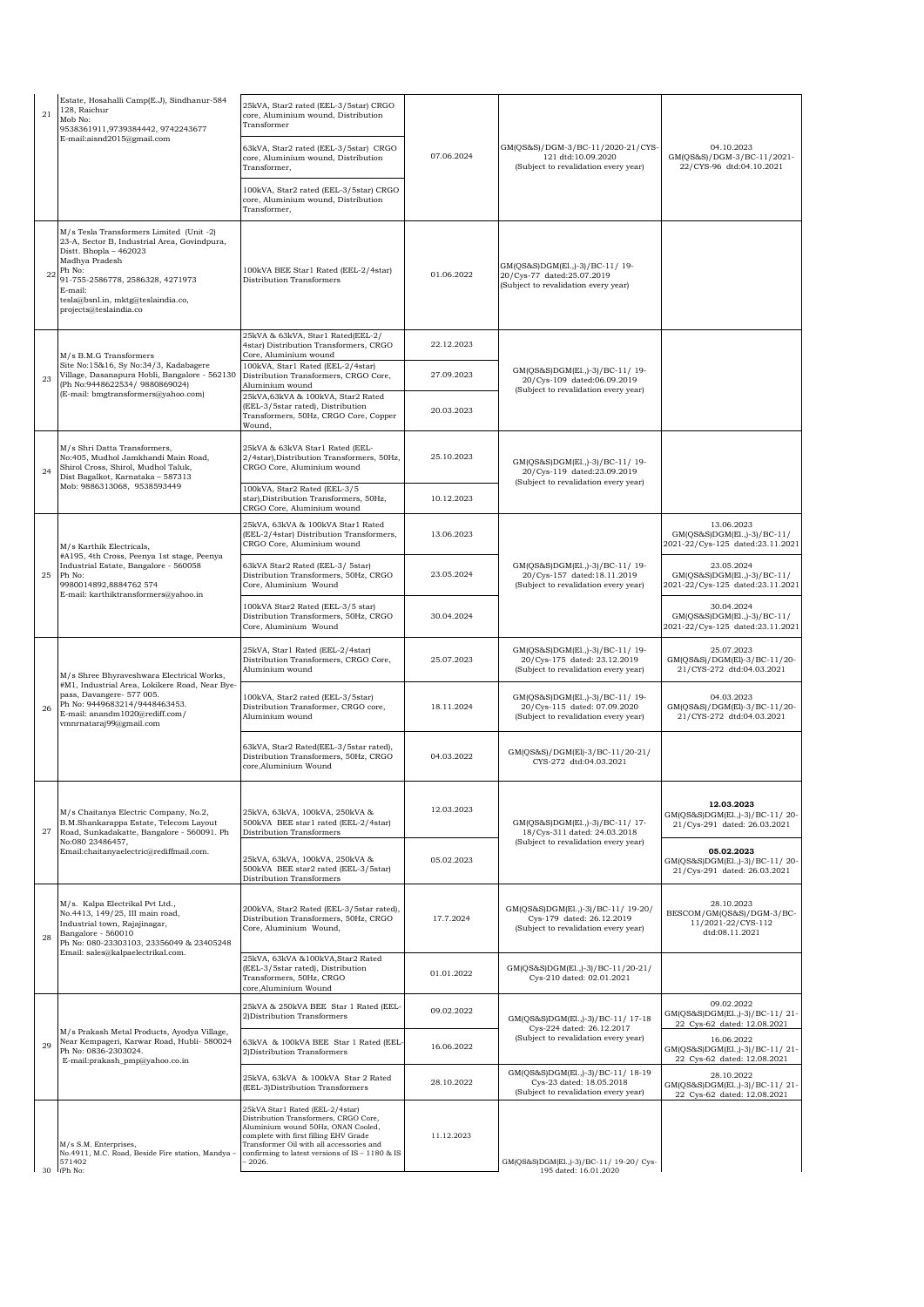|    | para avoi<br>9900111081 08232-297029)                                                                                                                                                                                      | 63kVA & 100kVA Star1 Rated (EEL-2/4star)                                                                                                                                                                                                                                |                          | <b>170 unitu.</b> 10.01.2020<br>(Subject to revalidation every year)                                    |                                                                              |
|----|----------------------------------------------------------------------------------------------------------------------------------------------------------------------------------------------------------------------------|-------------------------------------------------------------------------------------------------------------------------------------------------------------------------------------------------------------------------------------------------------------------------|--------------------------|---------------------------------------------------------------------------------------------------------|------------------------------------------------------------------------------|
|    | E-mail: smemdy@gmail.com                                                                                                                                                                                                   | Distribution Transformers, CRGO Core,<br>Aluminium wound 50Hz, ONAN Cooled,<br>complete with first filling EHV Grade<br>Transformer Oil with all accessories and<br>confirming to latest versions of IS - 1180 & IS<br>2026.                                            | 11.03.2024               |                                                                                                         |                                                                              |
| 31 | M/s R.V. Transformer manufacturing Co., Shed<br>No: M-5, Industrial Area, Lokikere Road, Davangere<br>577 005                                                                                                              | 25kVA, 63kVA & 100kVA EEL-2, star1 rated<br>EEL-2/4star rated) distribution transformer,<br>50Hz, ONAN Cooled, complete with first filling<br>EHV Grade Transformer Oil with all<br>accessories and confirming to latest versions<br>of IS - 1180 & IS - 2026           | 30.05.2022               | GM(QS&S)DGM(El.,)-3)/BC-11/ 17-18/Cys-<br>107 dated: 17.08.2017<br>(Subject to revalidation every year) | 30.05.2022<br>GM(QS&S)DGM(EL,)-3)/BC-11/20-21/<br>Cys-224 dated: 20.01.2021  |
|    |                                                                                                                                                                                                                            | 25kVA, Star1 Rated(EEL-2/4star)<br>Distribution Transformers, CRGO Core,<br>Aluminium wound 50Hz, ONAN Cooled,<br>complete with first filling EHV Grade<br>Transformer Oil with all accessories and<br>confirming to latest versions of IS - 1180 & IS<br>2026.         | 04.04.2024               | GM(QS&S)DGM(El.,)-3)/BC-11/19-20/Cys-<br>198 dated: 28.01.2020                                          |                                                                              |
| 32 | M/s Magnitude,<br>#480 B/2, IV Phase,<br>Peenya Industrial Area,<br>Bangalore - 560058                                                                                                                                     | 250kVA, Star2 Rated(EEL-3/5star rated),<br>Distribution Transformers, 50Hz, CRGO Core,<br>Aluminium Wound, ONAN Cooled, complete<br>with first filling EHV Grade Transformer Oil<br>with all accessories and confirming to latest<br>versions of IS - 1180 & IS - 2026. | 06.12.2024               | (Subject to revalidation every year)                                                                    |                                                                              |
|    | (Ph No:91 80 41227804)<br>E-mail: magnitudetransformer@gmail.com                                                                                                                                                           | 100kVA, Star2 Rated(EEL-3/5star)<br>Distribution Transformers, CRGO Core,<br>Aluminium wound 50Hz, ONAN Cooled,<br>complete with first filling EHV Grade<br>Transformer Oil with all accessories and<br>confirming to latest versions of IS - 1180 & IS<br>2026.        | 18.05.2025               | GM(QS&S)DGM(El.,)-3)/BC-11/20-21/Cys-<br>20 dated: 26.05.2020<br>(Subject to revalidation every year)   |                                                                              |
|    |                                                                                                                                                                                                                            | 500kVA, Star2 Rated(EEL-3/5star)<br>Distribution Transformers, CRGO Core,<br>Aluminium wound 50Hz, ONAN Cooled,<br>complete with first filling EHV Grade<br>Transformer Oil with all accessories and<br>confirming to latest versions of IS - 1180 & IS<br>2026.        | 10.06.2024               | GM(QS&S)DGM(El.,)-3)/BC-11/20-21/Cys-<br>130 dated: 28.09.2020<br>(Subject to revalidation every year)  |                                                                              |
|    | M/s Nagashree Enterprises,<br>No;2, Mallayya Industrial Area,<br>Kereguddadadahalli, Chikkababavara Post,<br>Bangalore - 560090,<br>Ph No:9449732909, 9663073059, 9538047909.<br>E-mail:nagashreetrafo@gmail.com           | 25kVA & 63kVA BEE Star 1 Rated (EEL-2)<br>Al. Wound CRGO core, Distribution<br>Transformers                                                                                                                                                                             | 03.01.2023               | GM(QS&S)DGM(El.,)-3)/BC-11/ 17-18/Cys-<br>271 dated: 20.02.2018 & CYS-319<br>dtd:28.03.2018             | 03.01.2023<br>GM(QS&S)DGM(El.,)-3)/BC-11/20-<br>21/Cys-281 dated: 17.03.2021 |
|    |                                                                                                                                                                                                                            | 100kVA & 250kVA BEE Star 2 Rated (EEL-3)<br>Al Wound CRGO core, Distribution<br>Transformers                                                                                                                                                                            | 14.03.2023               | (Subject to revalidation every year)                                                                    | 14.03.2023<br>GM(QS&S)DGM(El.,)-3)/BC-11/20-<br>21/Cys-281 dated: 17.03.2021 |
|    |                                                                                                                                                                                                                            | 100kVA, Star1 Rated(EEL-2/4star) CRGO<br>Core Distribution Transformers                                                                                                                                                                                                 | 18.07.2023               |                                                                                                         | 18.07.2023<br>GM(QS&S)DGM(El.,)-3)/BC-11/20-<br>21/Cys-281 dated: 17.03.2021 |
| 33 |                                                                                                                                                                                                                            | 25kVA Star2 Rated(EEL-3/5star rated),<br><b>CRGO Core Distribution Transformers</b>                                                                                                                                                                                     | 19.12.2024               | GM(QS&S)DGM(El.,)-3)/BC-11/ 19-20/Cys-<br>211 dated: 19.02.2020                                         | 17.03.2023<br>GM(QS&S)DGM(El.,)-3)/BC-11/20-<br>21/Cys-281 dated: 17.03.2021 |
|    |                                                                                                                                                                                                                            | 63kVA Star2 Rated(EEL-3/5star rated),<br>CRGO core Distribution Transformers                                                                                                                                                                                            | 18.07.2023               | (Subject to revalidation every year)                                                                    | 18.07.2023<br>GM(QS&S)DGM(El.,)-3)/BC-11/20-<br>21/Cys-281 dated: 17.03.2021 |
|    |                                                                                                                                                                                                                            | 500kVA Star2 Rated(EEL-3/5star rated),<br>CRGO core Distribution Transformers                                                                                                                                                                                           | 03.12.2024               |                                                                                                         | 17.03.2023<br>GM(QS&S)DGM(El.,)-3)/BC-11/20-<br>21/Cys-281 dated: 17.03.2021 |
| 34 | M/s Excel Power controls & Systems, #53/1,2nd<br>Main, Off Magadi Main Road, Kottigepalya,<br>Bangalore-560091                                                                                                             | 11kV/433V ,3 Phase-Distribution<br>Transformers, CRGO Core, Al wound,<br>ONAN Cooled, complete with first filling<br>EHV Grade Transformer Oil with all<br>accessories and confirming to latest<br>versions of IS - 1180 & IS - 2026.                                   |                          | GM(QS&S)DGM(El.,)-3)/BC-11/20-21/Cys-02<br>dated: 17.04.2020                                            |                                                                              |
|    | Ph No: 9845332465<br>Email: exceltrafos@gmail.com                                                                                                                                                                          | 25kVA, star1 rated (EEL-2/4star rated)<br>100kVA, star1 rated (EEL-2/4star rated) &                                                                                                                                                                                     | 18.01.2025               | (Subject to revalidation every year)                                                                    |                                                                              |
|    |                                                                                                                                                                                                                            | star2 rated (EEL-3/5star rated)                                                                                                                                                                                                                                         | 24.05.2024               |                                                                                                         |                                                                              |
|    |                                                                                                                                                                                                                            | 250kVA, star2 rated (EEL-3/5star rated<br>500kVA, star2 rated (EEL-3/5star rated                                                                                                                                                                                        | 09.11.2024<br>20.02.2025 |                                                                                                         |                                                                              |
|    |                                                                                                                                                                                                                            | 25kVA,63kVA & 100kVA BEE star 1 rated,<br>EEL-2, Distribution Transformers                                                                                                                                                                                              | 03.11.2022               | GM(QS&S)DGM(El.,)-4)/BC-11/ 17-18/Cys-<br>223 dated:26.12.2017<br>(Subject to revalidation every year)  | 03.11.2022<br>GM(QS&S)/DGM(El)-3/BC-11/21-<br>22/CYS-48 dtd:29.07.2021       |
| 35 | M/s Raj power Controls, No.116/7 & 117/6,<br>mookambika Temple Road, Machohalli forest gate,<br>Magadi Main road, Bangalore - 560091,<br>Mob;9611146656,9886260538,<br>Email:rajpowers@live.com,<br>rajeshrgowda@gmail.com | 25kVA, 63kVA and 100kVA BEE star 2 rated<br>EEL-3 Distribution Transformers                                                                                                                                                                                             | 22.01.2023               | GM(QS&S)DGM(El.,)-4)/BC-11/17-18/Cys-<br>285 dated:12.03.2018<br>(Subject to revalidation every year)   | 22.01.2023<br>GM(QS&S)/DGM(El)-3/BC-11/21-<br>22/CYS-48 dtd:29.07.2021       |
|    |                                                                                                                                                                                                                            | 250kVA, star2 rated (EEL-3/5star rated                                                                                                                                                                                                                                  | 06.01.2025               |                                                                                                         |                                                                              |
|    |                                                                                                                                                                                                                            | 500kVA, star2 rated (EEL-3/5star rated                                                                                                                                                                                                                                  | 07.11.2024               | GM(QS&S)/DGM(El)-3/BC-11/20-21/CYS-13<br>dtd:12.05.2020<br>(Subject to revalidation every year)         | 29.07.2023<br>GM(QS&S)/DGM(El)-3/BC-11/21-<br>22/CYS-48 dtd:29.07.2021       |
|    |                                                                                                                                                                                                                            | 25kVA star1 rated (EEL-2/4star), Distribution<br>Transformers, CRGO core,                                                                                                                                                                                               | 16.06.2022               |                                                                                                         |                                                                              |
|    |                                                                                                                                                                                                                            | 25kVA star2 rated (EEL-3/5star), Distribution<br>Transformers, CRGO core,                                                                                                                                                                                               | 07.12.2022               |                                                                                                         |                                                                              |
|    | M/s Jain Electrical Industry, Behind Bharat<br>petroleum pump, sindhagi Road, Indi- 586 209                                                                                                                                | 63kVA star1 rated (EEL-2/4star), Distribution                                                                                                                                                                                                                           | 16.06.2022               | GM(QS&S)DGM(El.,)-3)/BC-11/18-19/                                                                       | 29.05.2021                                                                   |
| 36 | Ph No: 9448129016/9980646616/9620116109.<br>E-mail:anant.jain@jainpower.com                                                                                                                                                | Transformers, CRGO core,<br>63kVA star2 rated (EEL-3/5star), Distribution                                                                                                                                                                                               | 07.12.2022               | CYS-103 dtd: 27.09.2018.<br>(Subject to revalidation every year)                                        | GM(QS&S)/DGM(El)-3/BC-11/20-<br>21/CYS-24 dtd:29.05.2020                     |
|    |                                                                                                                                                                                                                            | Transformers, CRGO core,<br>100kVA star1 rated (EEL-2/4star),                                                                                                                                                                                                           | 16.06.2022               |                                                                                                         |                                                                              |
|    |                                                                                                                                                                                                                            | Distribution Transformers, CRGO core,                                                                                                                                                                                                                                   |                          |                                                                                                         |                                                                              |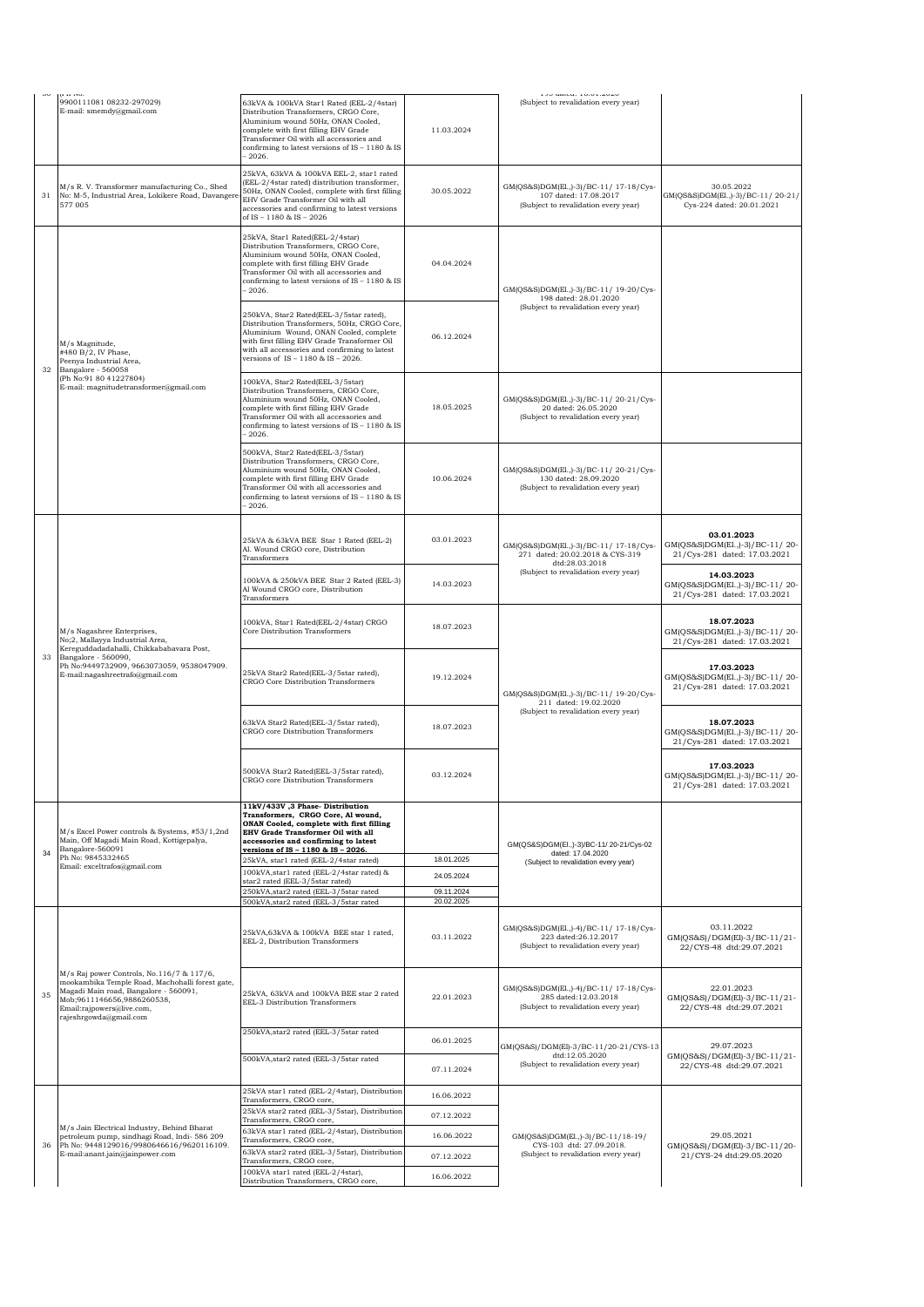|    |                                                                                                                                                                                                                                                                                                                                                                                   | 100kVA star2 rated (EEL-3/5star),<br>Distribution Transformers, CRGO core,                                                                                                                                                                                             | 07.12.2022 |                                                                                                                                                                        |                                                                             |
|----|-----------------------------------------------------------------------------------------------------------------------------------------------------------------------------------------------------------------------------------------------------------------------------------------------------------------------------------------------------------------------------------|------------------------------------------------------------------------------------------------------------------------------------------------------------------------------------------------------------------------------------------------------------------------|------------|------------------------------------------------------------------------------------------------------------------------------------------------------------------------|-----------------------------------------------------------------------------|
| 37 | M/s Nandadeepa Power Controls,<br>No:30, Kachohalli Industrial Area, Dasanapura<br>Hobali, Bangalore - 562123<br>(Ph No: 9066619819)                                                                                                                                                                                                                                              | 25kVA Star1 Rated (EEL-2/4star)<br>Distribution Transformers, CRGO Core,<br>Aluminium wound                                                                                                                                                                            | 07.09.2023 | GM(QS&S)DGM(El.,)-3)/BC-11/20-21/Cys-29<br>dated: 30.05.2020                                                                                                           |                                                                             |
|    | (E-mail: npctransformer@gmail.com,<br>ganpathdewasi2013@gmail.com)                                                                                                                                                                                                                                                                                                                | 100kVA, Star2 Rated (EEL-3/5star rated),<br>Distribution Transformers, , CRGO Core,<br>Copper Wound,                                                                                                                                                                   | 11.01.2025 | (Subject to revalidation every year)                                                                                                                                   |                                                                             |
|    | M/s Vijay Vidyuth Udyog, #10, Survey No: 168/1,<br>Machohalli, Dasanapura Hobli, Magadi Road,<br>Bengaluru -560 091. (Ph no:966345451,<br>9341225120, Email:info@vijayvidyuth.com)                                                                                                                                                                                                | 25kVA, 63kVA, 100kVA, 250kVA & 500kVA<br>star1 rated, EEL-2, Distribution Transformers                                                                                                                                                                                 | 06.07.2022 |                                                                                                                                                                        | 06.07.2022<br>GM(QS&S)DGM(El.,)-3)/BC-11/21-<br>22/Cys-38 dated: 09.07.021  |
| 38 |                                                                                                                                                                                                                                                                                                                                                                                   | 250kVA, star2 EEL-3, Al wound, CRGO core<br>Distribution Transformers                                                                                                                                                                                                  | 16.01.2022 | GM(QS&S)DGM(EI.,)-4)/BC-11/ 17-18/Cys-304<br>dated: 26.03.2018<br>(Subject to revalidation every year)                                                                 | 16.01.2022<br>GM(QS&S)DGM(El.,)-3)/BC-11/21-<br>22/Cys-38 dated: 09.07.021  |
|    |                                                                                                                                                                                                                                                                                                                                                                                   | 63kVA, 100kVA & 500kVA star2 EEL-3, Al<br>wound, CRGO core Distribution Transformers                                                                                                                                                                                   | 12.02.2023 |                                                                                                                                                                        | 12.02.2023<br>GM(QS&S)DGM(El.,)-3)/BC-11/21-<br>22/Cys-38 dated: 09.07.021  |
|    | M/s Danish Private Limited.,                                                                                                                                                                                                                                                                                                                                                      | 250kVA Star2 Rated(EEL-3/5star rated),<br>CRGO Core, Aluminium/Copper wound<br>Distribution Transformers,                                                                                                                                                              | 12.12.2021 | GM(QS&S)DGM(El.,)-3)/BC-11/20-21/Cys-<br>57 dated: 09.07.2020                                                                                                          |                                                                             |
| 39 | F-679-680, G-694,<br>Sitapur Industrial Area, Jaipur - 302022.<br>Mob:8947822222<br>E-mail: info@danish.co.in                                                                                                                                                                                                                                                                     | 500kVA Star2 Rated(EEL-3/5star rated),<br>CRGO Core, Aluminium/Copper Wound<br>Distribution Transformers,,                                                                                                                                                             | 17.12.2024 | (Subject to revalidation every year)<br>$\alpha$<br>GM(QS&S)DGM(El.,)-3)/BC-11/20-21/Cys-<br>170 dated: 13.11.2020                                                     |                                                                             |
|    |                                                                                                                                                                                                                                                                                                                                                                                   | 1000kVA Star2 Rated(EEL-3/5star rated)<br>CRGO Core , Copper Wound Distribution<br>Transformers                                                                                                                                                                        | 17.12.2024 | (Subject to revalidation every year)                                                                                                                                   |                                                                             |
|    | M/s Voltech Manufacturing Company Limited.,<br>Sy No: 212/1,212/2,213/3, Pillaipakkam Village,                                                                                                                                                                                                                                                                                    | 250kVA, Star2 Rated(EEL-3/5star rated), CRGO<br>Core, Copper Wound, Distribution Transformers,                                                                                                                                                                         | 18.03.2024 | GM(QS&S)DGM(El.,)-3)/BC-11/20-21/Cys-63<br>dated: 30.07.2020<br>(Subject to revalidation every year)                                                                   | 18.03.2024<br>GM(QS&S)DGM(El.,)-3)/BC-11/21-<br>22/Cys-88 dated: 22.09.2021 |
| 40 | Sriperumputhur Taluk, Kanchipuram-602105)<br>(E- mail: transformers@voltechgroup.com)<br>(Ph No: 91-44-27107288)                                                                                                                                                                                                                                                                  | 250kVA, BEE star1 rated (4Star/EEL-2)<br>Distribution Transformers                                                                                                                                                                                                     | 27.01.2022 | GM(QS&S)DGM(El.,)-4)/BC-11/17-18/Cys-85<br>dated: 28.07.2017<br>(Subject to revalidation every year)                                                                   | 27.01.2022<br>GM(QS&S)DGM(El.,)-3)/BC-11/21-<br>22/Cys-88 dated: 22.09.2021 |
|    |                                                                                                                                                                                                                                                                                                                                                                                   | 500kVA, BEE star2 rated (EEL-3/5 Star<br>rated) Distribution Transformers, CRGO core                                                                                                                                                                                   | 04.06.2023 | GM(QS&S)DGM(El.,)-3)/BC-11/17-18/Cys-85<br>dated: 28.07.2018<br>(Subject to revalidation every year)                                                                   | 04.06.2023<br>GM(QS&S)DGM(El.,)-3)/BC-11/21-<br>22/Cys-88 dated: 22.09.2021 |
|    | M/s Unipower Technical Services and Consultancy<br>Pvt Ltd., #47/2, Kachohalli Village, Dasanpura<br>Hobli, Magadi Main Road, Bengaluru-590091<br>Ph No: 9742387774<br>Email:marketing@unipts.com/<br>contact@unipts.com.                                                                                                                                                         | 200kVA, Star2 Rated (EEL-3/5star rated),<br>50Hz, CRGO Core, Aluminium Wound,<br>Distribution Transformers                                                                                                                                                             | 09.09.2024 | GM(QS&S)DGM(El.,)-3)/BC-11/20-21/Cys-<br>70 dated: 11.08.2020<br>(Subject to revalidation every year)                                                                  | 08.12.2023<br>GM(QS&S)/AE/BC-11/21-22/Cys-<br>131 dated: 08.12.2021         |
| 41 |                                                                                                                                                                                                                                                                                                                                                                                   | 25kVA, Star1 Rated (EEL-2/4 star rated) Al.<br>wound, CRGO Core Distribution Transformers<br>63kVA, 100kVA and 250kVA Star2 Rated<br>(EEL-3/5 star rated) Al wound, CRGO core,                                                                                         | 09.09.2026 | GM(QS&S)/AE/BC-11/21-22/Cys-131<br>dated: 08.12.2021<br>(Subject to first revalidation dated before:<br>08.12.2022 and then it will be revalidated<br>once in 2 years) |                                                                             |
|    |                                                                                                                                                                                                                                                                                                                                                                                   | Distribution Transformers<br>500kVA Star2 Rated (EEL-3/5 star rated) Al<br>wound, CRGO core, Distribution<br>Transformers                                                                                                                                              | 08.12.2022 | GM(QS&S)/AE/BC-11/21-22/Cys-131<br>dated: 08.12.2021                                                                                                                   |                                                                             |
| 42 | M/s Unimag Power Transformer Pvt Ltd., 26/A, II<br>phase, Peenya Industrial Area,<br>Bengaluru-560 058 (Ph No:8028396184, E-<br>mail:contact@umpt.in)                                                                                                                                                                                                                             | 500kVA star2 rated (EEL-3/5 star),<br>Distribution Transformers, CRGO core,                                                                                                                                                                                            | 27.07.2023 | GM(QS&S)DGM(El.,)-3)/BC-11/ 18-19/Cys-<br>112 dated: 09.10.2018<br>(Subject to revalidation every year)                                                                | 14.08.2021<br>GM(QS&S)DGM(El.,)-3)/BC-11/20-<br>21/Cys-86 dated: 17.08.2020 |
|    | M/s Ohm Sree Manikanta Electricals, No: 23, 3rd<br>'a' cross, TTP Colony, Nelagadaranahalli,<br>Nagasandra Post, Bangalore - 560073 (Factory<br>Unit: Sy. No:111/2, Site No 1 & 2, Gangondanahall<br>village. Near Nice Road Bridge. Lakshmipura Post.<br>Bangalore North Taluk, Bangalore - 562123) (Ph<br>No: 0808-22792936, 080-2272445)<br>(E-mail: Transformers@osmec.co.in) | 100kVA, BEE star2 rated (EEL-3/5 Star<br>rated) Distribution Transformers, Amorphous<br>core                                                                                                                                                                           | 28.06.2023 | GM(QS&S)DGM(El.,)-4)/BC-11/ 17-18/Cys-<br>123 dated:31.10.2018<br>(Subject to revalidation every year)                                                                 | 27.08.2021<br>GM(QS&S)DGM(El.,)-3)/BC-11/20-<br>21/Cys-98 dated: 28.08.2020 |
| 43 |                                                                                                                                                                                                                                                                                                                                                                                   | 250kVA, Star2 rated (EEL-3/5star)<br>Distribution Transformer, CRGO core,<br>Aluminium wound                                                                                                                                                                           | 04.12.2024 | GM(QS&S)DGM(El.,)-3)/BC-11/20-21/Cys-                                                                                                                                  |                                                                             |
|    |                                                                                                                                                                                                                                                                                                                                                                                   | 500kVA, Star2 rated (EEL-3/5star)<br>Distribution Transformer, CRGO core, Copper<br>wound                                                                                                                                                                              | 10.01.2024 | 99 dated: 28.08.2020<br>(Subject to revalidation every year)                                                                                                           |                                                                             |
|    | M/s S.M. Enterprises.<br>(TM AND OD),                                                                                                                                                                                                                                                                                                                                             | 100kVA Star2 Rated(EEL-3/5star rated),<br>Distribution Transformers CRGO Core,<br>Aluminium Wound                                                                                                                                                                      | 25.11.2024 |                                                                                                                                                                        |                                                                             |
| 44 | No.4911, Beside Fire station, M.C.Road, Mandya -<br>571402<br>Ph No. 9900111081,<br>08232-297029<br>Email: smemdy@gmail.com                                                                                                                                                                                                                                                       | 250kVA Star2 Rated(EEL-3/5star rated),<br>Distribution Transformers, CRGO Core,<br>Aluminium Wound                                                                                                                                                                     | 09.12.2024 | GM(QS&S)DGM(EL,)-3)/BC-11/20-21/Cys-<br>116 dated: 07.09.2020<br>(Subject to revalidation every year)                                                                  |                                                                             |
|    |                                                                                                                                                                                                                                                                                                                                                                                   | 500kVA Star2 Rated(EEL-3/5star rated),<br>Distribution Transformers, CRGO Core,<br>Aluminium Wound                                                                                                                                                                     | 11.01.2025 |                                                                                                                                                                        |                                                                             |
| 45 | M/s Kerala Electrical and Allied Engineering Co.<br>Ltd.<br>7th Floor, Housing board Office Complex,<br>Panampilly Nagar, Kochi - 682036<br>(Factory Unit: Mamala P.O. Ernakulam Dist, Kochi<br>- 682305, Kerala)<br>Ph No: 2310012/13/14<br>E-mail: info@kel.co.in                                                                                                               | 25kVA, 63kVA, 100kVA, 200kVA, 250kVA &<br>500kVA Star1 Rated (EEL-2/4 star<br>rated)Distribution Transformers, CRGO Core,<br>Aluminium wound                                                                                                                           | 23.12.2021 | GM(QS&S)DGM(El.,)-3)/BC-11/20-21/Cys-<br>202 dated: 23.12.2020                                                                                                         |                                                                             |
| 46 | M/s Power Tech Transformers,<br>No.32, Indiranagar, Near RNS Paints, Nagasandra<br>Post, Doddabiderakallu, Bangalore - 560073<br>Ph No:96630220273/9886020326<br>E-mail:Powertech.vinod@gmail.com                                                                                                                                                                                 | 100kVA Star2 Rated(EEL-3/5star rated),<br>Distribution Transformers, 50Hz, CRGO Core,<br>Aluminium Wound, ONAN Cooled, complete<br>with first filling EHV Grade Transformer Oil<br>with all accessories and confirming to latest<br>versions of IS - 1180 & IS - 2026. | 29.12.2021 | GM(QS&S)DGM(El.,)-3)/BC-11/20-21/Cys-<br>206 dated:29.12.2020                                                                                                          |                                                                             |
|    | M/s Sri Sairam Power Controls<br>#1/4, Lakshamaiah Industrial Layout, Abbigere<br>Village Bengaluru-560090                                                                                                                                                                                                                                                                        | 25kVA, Star1 Rated(EEL-2/4star)<br>Distribution Transformers, CRGO Core,<br>Aluminium wound                                                                                                                                                                            |            | CMICOS-CIDOMIDI 1-91/DO 11/-90-91/Cms                                                                                                                                  |                                                                             |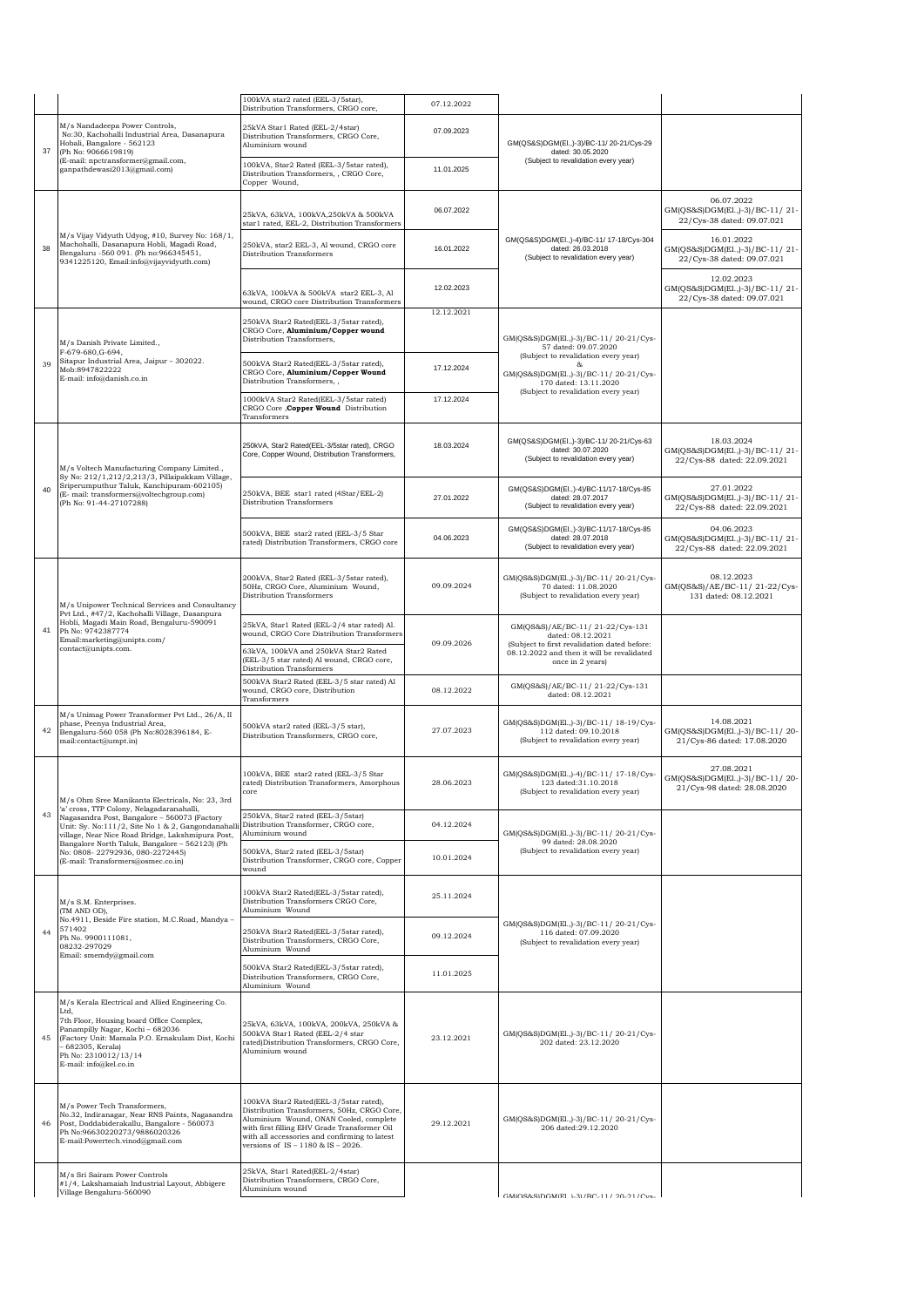|    | Ph NO:91-080-23253811/<br>E-mail: info@sairampowercontrols.com/                                                                                                                                                                                    | 200kVA & 500kVA Star2 Rated(EEL-3/ 5star                                                                                                                                                                                                                                              | 02.01.2022 | um(Qood)Dum(El.,J-0J/DC-11/20-21/Cys-<br>211 dated: 02.01.2021  |                                                                              |
|----|----------------------------------------------------------------------------------------------------------------------------------------------------------------------------------------------------------------------------------------------------|---------------------------------------------------------------------------------------------------------------------------------------------------------------------------------------------------------------------------------------------------------------------------------------|------------|-----------------------------------------------------------------|------------------------------------------------------------------------------|
|    | sairampower@gmail.com                                                                                                                                                                                                                              | rated), Distribution Transformers, 50Hz,<br>CRGO Core, Aluminium Wound,                                                                                                                                                                                                               |            |                                                                 |                                                                              |
|    | M/s SLV Transformer,<br>Ground floor, Sy No.124, Near Abhaya School,<br>Jangalpalya Village, Jigani Hobli Anekal Taluk,<br>Banglore - 560083<br>Ph No:9686661992/9448369932<br>E-mail: slvtransformer20@gmail.com                                  | 100kVA, Star2Rated (EEL-3/5star rated)<br>Distribution Transformers, CRGO Core,<br>Aluminium wound                                                                                                                                                                                    | 05.03.2022 |                                                                 |                                                                              |
| 48 |                                                                                                                                                                                                                                                    | 25kVA, Star1Rated (EEL-2/4star rated)<br>Distribution Transformers, 50Hz, CRGO Core,<br>Aluminium Wound                                                                                                                                                                               | 12.08.2022 | GM(QS&S)DGM(E1.,)-3)/BC-11/21-22/Cys-<br>61 dated: 11.08.2021   |                                                                              |
|    |                                                                                                                                                                                                                                                    | 250kVA Star2 Rated(EEL-3/5star rated),<br>Distribution Transformers, 50Hz, CRGO Core,<br>Aluminium Wound, ONAN Cooled                                                                                                                                                                 |            |                                                                 |                                                                              |
|    |                                                                                                                                                                                                                                                    | 25kVA, 63kVA & 100kVA star1 rated(EEL-<br>2/4star), Distribution Transformers, CRGO<br>core                                                                                                                                                                                           | 27.03.2023 |                                                                 | 27.03.2023<br>GM(QS&S)DGM(El.,)-3)/BC-11/20-<br>21/Cys-290 dated: 25.03.2021 |
| 49 | M/s J.M. Electrical Works, Sy No:224/C/3,<br>Holagundi road, Near by JSS college,<br>Huvinahadagali Town and Taluk, Ballari Ph<br>No:9902371432 E-mail:dileepjmew@gmail.com                                                                        | 25kVA & 63kVA star2 rated(EEL-3/5star),<br>Distribution Transformers, CRGO core                                                                                                                                                                                                       | 03.04.2023 | GM(QS&S)DGM(El.,)-3)/BC-11/ 18-19/Cys-<br>133 dated: 13.11.2018 | 03.04.2023<br>GM(QS&S)DGM(El.,)-3)/BC-11/20-<br>21/Cys-290 dated: 25.03.2021 |
|    |                                                                                                                                                                                                                                                    | 100kVA star2 rated (EEL-<br>3/5star), Distribution Transformers,<br>CRGO core                                                                                                                                                                                                         | 23.08.2023 |                                                                 | 23.08.2023<br>GM(QS&S)DGM(El.,)-3)/BC-11/20-<br>21/Cys-290 dated: 25.03.2021 |
| 50 | M/s Dynalektric Equipment Private Limited,<br>#49/2, Vaderamanchanahalli Village, Kallu balu to<br>anekal Road, Jigani Hobli, Anekal Taluk,<br>Bengaluru (Bangalore) Urban, Karnataka - 560105<br>Ph:91(80)29611999<br>E-mail:info@dynalektric.com | 250kVA Star2 Rated(EEL-3/5star rated),<br>Distribution Transformers, 50Hz, CRGO Core,<br>Aluminium Wound, ONAN Cooled, complete<br>with first filling EHV Grade Transformer Oil<br>with all accessories and confirming to latest<br>versions of IS - 1180 & IS - 2026.                | 01.04.2022 | GM(QS&S)DGM(El.,)-3)/BC-11/21-22/<br>Cys-01 dated: 01.04.2021   |                                                                              |
|    |                                                                                                                                                                                                                                                    | 25kVA & 63kVA Star2 Rated (EEL-3/5star<br>rated), Distribution Transformers, 50Hz,<br>CRGO Core, Aluminium Wound, ONAN<br>Cooled, complete with first filling EHV Grade<br>Transformer Oil with all accessories and<br>confirming to latest versions of $IS - 1180$ &<br>$IS - 2026.$ | 31.07.2022 | GM(QS&S)/DGM-3/BC-11/21-22/CYS-52 dated:<br>31.07.2021          |                                                                              |
| 51 | M/s Supreme Power Technologies,<br>Sy no:191, Kurubarahalli,<br>Tavarekere Post/Hobli, Tavarekere, Bangalore -<br>562130<br>Ph:9880295333,9480220911<br>E-mail:supremepowert@gmail.com                                                             | 100kVA Star2 Rated(EEL-3/5star rated),<br>Distribution Transformers, 50Hz, CRGO Core,<br>Aluminium Wound, ONAN Cooled, complete<br>with first filling EHV Grade Transformer Oil<br>with all accessories and confirming to latest<br>versions of IS - 1180 & IS - 2026.                | 19.04.2022 | GM(QS&S)DGM(EL,)-3)/BC-11/21-22/<br>Cys-06 dated: 20.04.2021    |                                                                              |
| 52 | M/s Sri Shanthaveera Transformers MFG. Co.,<br>Basavanapura Main Road, Swathanthranagar,<br>Opp. SEA college, Virgonagar Post, Bangalore -<br>560049.<br>Ph No:080-95436753<br>E-mail:shanthaveeraa@yahoo.com                                      | 25kVA star1 rated (EEL-2/4 star rated)<br>Distribution Transformers, 50Hz, ONAN<br>Cooled, Complete with first filling EHV Grade<br>Transformer Oil with all accessories and<br>conforming to latest versions of IS-1180 & IS<br>2026                                                 | 31.05.2022 | GM(QS&S)/DGM-4/BC-11/17-18/CYS-128<br>dated: 11.09.2017         | 31.05.2022<br>GM(QS&S)DGM(El.,)-3)/BC-11/21-<br>22/Cys-09 dated: 26.04.2021  |
| 53 | M/s Vijayashree Power,<br>NH-206, Sy No: 113, Behind Byraveshwara petrol<br>bunk, Nittur-572223, Gubbi Taluk, Tumkur Dist.<br>Ph No:<br>998621445.8904465178<br>Email: vijayshreepower@gmail.com                                                   | 11kV/433V, 3 Phase-Distribution<br>Transformers, CRGO Core, Al wound,<br>ONAN Cooled, complete with first filling<br>EHV Grade Transformer Oil with all<br>accessories and confirming to latest<br>versions of IS - 1180 & IS - 2026.                                                 |            | GM(QS&S)/DGM-3/BC-11/21-22/CYS-20<br>dated: 14.06.2021          |                                                                              |
|    |                                                                                                                                                                                                                                                    | 25kVA, star1 rated (EEL-2/4star rated)<br>100kVA, star2 rated (EEL-3/5star rated)                                                                                                                                                                                                     | 14.06.2022 |                                                                 |                                                                              |
| 54 | M/s Vijay transformer vidyuth company., Shed<br>No:4, Sy No:63/1 and 63/2, thigalarapalya Main<br>road, Karihobhanahalli, Peenya 2nd stage,<br>Yeshwanthapura Hobli, Bangalore-560058.                                                             | 11kV/433V ,3 Phase-Distribution<br>Transformers, CRGO Core, Al wound,<br>ONAN Cooled, complete with first filling<br>EHV Grade Transformer Oil with all<br>accessories and confirming to latest<br>versions of IS - 1180 & IS - 2026.                                                 |            |                                                                 |                                                                              |
|    | Ph No: 9886824635/9900126914<br>Email: vijaytransformer2020@gmail.com                                                                                                                                                                              | 25kVA & 63kVA, star1 rated (EEL-2/4star<br>rated)<br>100kVA & 250kVA, star2 rated (EEL-3/5star<br>rated)                                                                                                                                                                              | 05.07.2022 | GM(QS&S)/DGM-3/BC-11/21-22/CYS-33<br>dated: 05.07.2021          |                                                                              |
| 55 | M/s Telawane Power equipments private Ltd,<br>R-457, MIDC, Rabale, Behind Pipeline Road, Thane<br>Belapur Road, Navi Mumbai-400 701.<br>Ph No: 9964655000<br>Email.Id:                                                                             | 11kV/433V, 3 Phase-Distribution<br>Transformers, CRGO Core, copper wound,<br>ONAN Cooled, complete with first filling<br>EHV Grade Transformer Oil with all<br>accessories and confirming to latest<br>versions of IS - 1180 & IS - 2026.                                             |            |                                                                 |                                                                              |
|    | Raghunath@telwane.com                                                                                                                                                                                                                              | 500kVA, Star2 Rated (EEL-3/5star rated),<br>50Hz, CRGO Core, copper Wound,<br>Distribution Transformers,                                                                                                                                                                              | 12.07.2022 | GM(QS&S)/DGM-3/BC-11/21-22/CYS-40<br>dated: 12.07.2021          |                                                                              |
|    | M/s Surabhi Industries,<br>Haleyuru Village, Amrathur Road, Huliyurudurga                                                                                                                                                                          | 25kVA, 63kVA & 100kVA Star1 Rated<br>(EEL-2/4star rated), Distribution<br>Transformers, 50Hz, CRGO Core,<br>Aluminium Wound,                                                                                                                                                          |            |                                                                 |                                                                              |
| 56 | Hobli, Kunigal Taluk, Dist: Tumkur - 572123<br>Karnataka<br>Ph: 9741512323/9880139039<br>E-mail: vijayashreetrans69@gmail.com                                                                                                                      | 25kVA, 63kVA & 100kVA Star2 Rated<br>(EEL-3/5star rated), Distribution<br>Transformers, 50Hz, CRGO Core,<br>Aluminium Wound,                                                                                                                                                          | 06.08.2022 | GM(QS&S)/DGM-3/BC-11/21-22/CYS-56<br>dated: 06.08.2021          |                                                                              |
|    |                                                                                                                                                                                                                                                    | 25kVA & 63kVA, Star1 Rated (EEL-2/4 star<br>rated) Al wound, CRGO core, Distribution<br>Transformers,                                                                                                                                                                                 | 11.08.2022 | GM(QS&S)/DGM-4/BC-11/17-18/CYS-240<br>dated: 11.01.2018         |                                                                              |
| 57 | M/s Suvarna Transformers, Kabbinahally, Gorur<br>Road, Hassan - 573201,<br>Ph No:080-22281199                                                                                                                                                      | 25kVA, 63kVA & 100kVA Star2 Rated (EEL-<br>3/5 star rated) Al wound, CRGO core,<br>Distribution Transformers,                                                                                                                                                                         | 23.01.2023 | CMIC08-01/DOM A /DO 11/10 10/OV0 10                             | GM(QS&S)/DGM-3/BC-11/21-<br>22/CYS-91 dated: 23.09.2021                      |
|    |                                                                                                                                                                                                                                                    |                                                                                                                                                                                                                                                                                       |            |                                                                 |                                                                              |